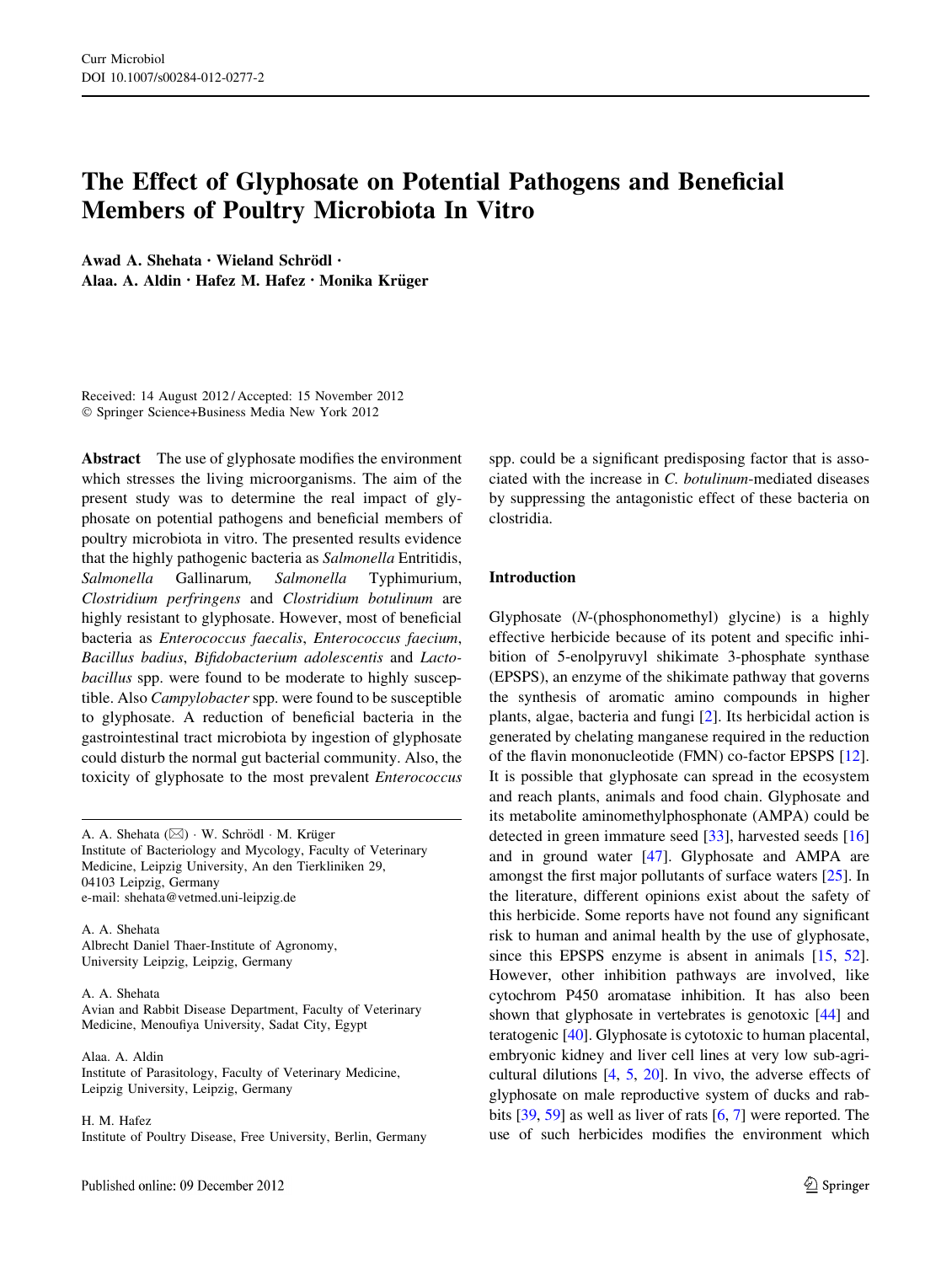stresses the living organisms [\[35,](#page-7-0) [55](#page-7-0)]. In addition, they can disturb also the fresh water microbial communities directly or indirectly and reduces the biodiversity of species in the aquatic community [[46](#page-7-0)]. Moreover, glyphosate showed differences in sensitivity between microorganisms [[9,](#page-6-0) [13,](#page-6-0) [23\]](#page-7-0). Normal enteric microbiota has been found to protect the gastrointestinal tract (GIT) against colonisation by a variety of pathogens [[11](#page-6-0)]. The microbiota of the GIT of domestic animals consists of a balanced composition of facultative and obligatory anaerobic bacteria. The mature microbiota profile varies considerably along the length of the GIT and may be specific to animal species and individuals [[22](#page-7-0)]. Numerous bacteria of the GIT produce bacteriocines directed against some other bacterial species including pathogens. Lactic acid bacteria like lactobacilli, lactococci and enterococci may generate such bacteriocins, specifically; Enterococcus faecalis may generate an enterocin 1146 that was shown to be very effective against Clostridium butyricum and Clostridium perfringens [\[28](#page-7-0), [41](#page-7-0), [42\]](#page-7-0). In the present study, the effect of glyphosate on growth and viability of potential pathogens and beneficial members of poultry microbiota were investigated in vitro.

# Materials and Methods

# Glyphosate

Roundup UltraMax® (Monsanto, USA) which contains 450 mg/ml of glyphosate was used in this study.

### Strains and Cultural Conditions

Experiments were carried out with Bacillus badius, Bacillus cereus, Bacteriodes vulgatus, Bifidobacterium adolescentis, Campylobacter coli, Campylobacter jejuni, C. perfringens, C. botulinum type A, C. botulinum type B, Escherichia coli, E. coli 1917 strain Nissle, E. faecalis, E. faecium, Lactobacillus buchneri, L. casei, L. harbinensis, Riemerella anatipestifer, Salmonella Enteritidis, Salmonella Gallinarum, Salmonella Typhimurium, Staphylococcus aureus, Staphylococcus haemolyticus and Staphylococcus lentus were used. Cultural conditions and origin of these strains are described in Table [1.](#page-2-0)

#### Bacterial Identification

Bacterial strains were tested using matrix-assisted laser desorption/ionization-time-of-flight (MALDI-TOF). In brief, about 10 mg of cell material of the cultured strains were suspended in 300  $\mu$ l of sterile water. 900  $\mu$ l of absolute ethanol was added, and the mixture was centrifuged at 10,000 rpm for 2 min. The supernatant was discarded, and the pellet was suspended in 50 ul formic acid (70 % v/v). After adding 50 µl acetonitrile (AN), the mixture was centrifuged at  $10,000$  rpm for 2 min. 1  $\mu$ l of the clear supernatant was transferred to the MALDI target and allowed to dry. A saturated solution of  $\alpha$ -cyano-hydroxy-cinnaminic acid (Bruker Daltonik GmbH) in a standard organic solvent mixture (2.5 % trifluoroacetic acid to AN 50 % in water was added to resuspended  $1 \mu l$  of the dried material. All chemicals used were of the highest quality (Merck, designated to be especially suitable for HPLC or MALDI-based techniques). Before each MALDI run, E. coli 1917 strain Nissle was analysed to serve as the positive control and calibration standard. The MALDI–TOF MS analysis was performed using a Bruker microflex LT mass spectrometer (Bruker Daltonik Co), and the spectra were automatically identified using the Bruker BioTyper<sup>TM</sup> 1.1 software. C. perfringens was identified by MALDI-TOF and multiplex PCR [[3](#page-6-0)], data are not shown.

Effect of Glyphosate on Different Bacteria

The minimal inhibitory concentration (MIC) of Roundup UltraMax $^{\circ}$  was determined in triplicate in a 24-well microtiter plate. 100 µl of tested bacteria ( $10^5$  cfu/ml) was added to 900 µl broth media containing different concentrations of glyphosate (5.0, 2.40, 1.20, 0.60, 0.30, 0.15 and 0.075 mg/ml). Plates containing diluted glyphosate and bacteria were incubated at  $37 °C$  (Table [1](#page-2-0)). Bacterial growth was evaluated on suitable agar medium. Culture condition for each bacterium is shown in Table [1.](#page-2-0) The MIC value was evaluated by quantitative analysis of bacteria on agar plate. The morphology of bacteria was examined microscopically.

#### Effect of Glyphosate on C. botulinum Type A and B

Clostridium botulinum was cultured anaerobically in a cooked meat broth at 37  $\degree$ C for 5 days, followed by cultivation in reinforced clostridial medium (RCM, Sifin, Germany) anaerobically at 37 °C for 3 days. C. botulinum types A and B were heated at 80  $\degree$ C for 10 min and left at room temperature under aerobic condition. Cultures were tested daily for sporulation using a Gram or Rakette stain. To study the effect of glyphosate on C. botulinum strains, heat treated spores or vegetative cells were added to RCM medium at a final concentration of  $10^4$  cfu/ml. The inhibitory effect of glyphosate was determined using the following concentrations: 5, 2.40, 1.20, 0.60, 0.30, 0.15 and 0.075 mg/ml. The mixture was incubated anaerobically at 37 °C for 5 days. C. botulinum was quantified using the most probable number (MPN) estimation method. C. botulinum type A and B neurotoxins (BotNT) were analysed using ELISA [\[30\]](#page-7-0). In brief, ELISA was performed in flat-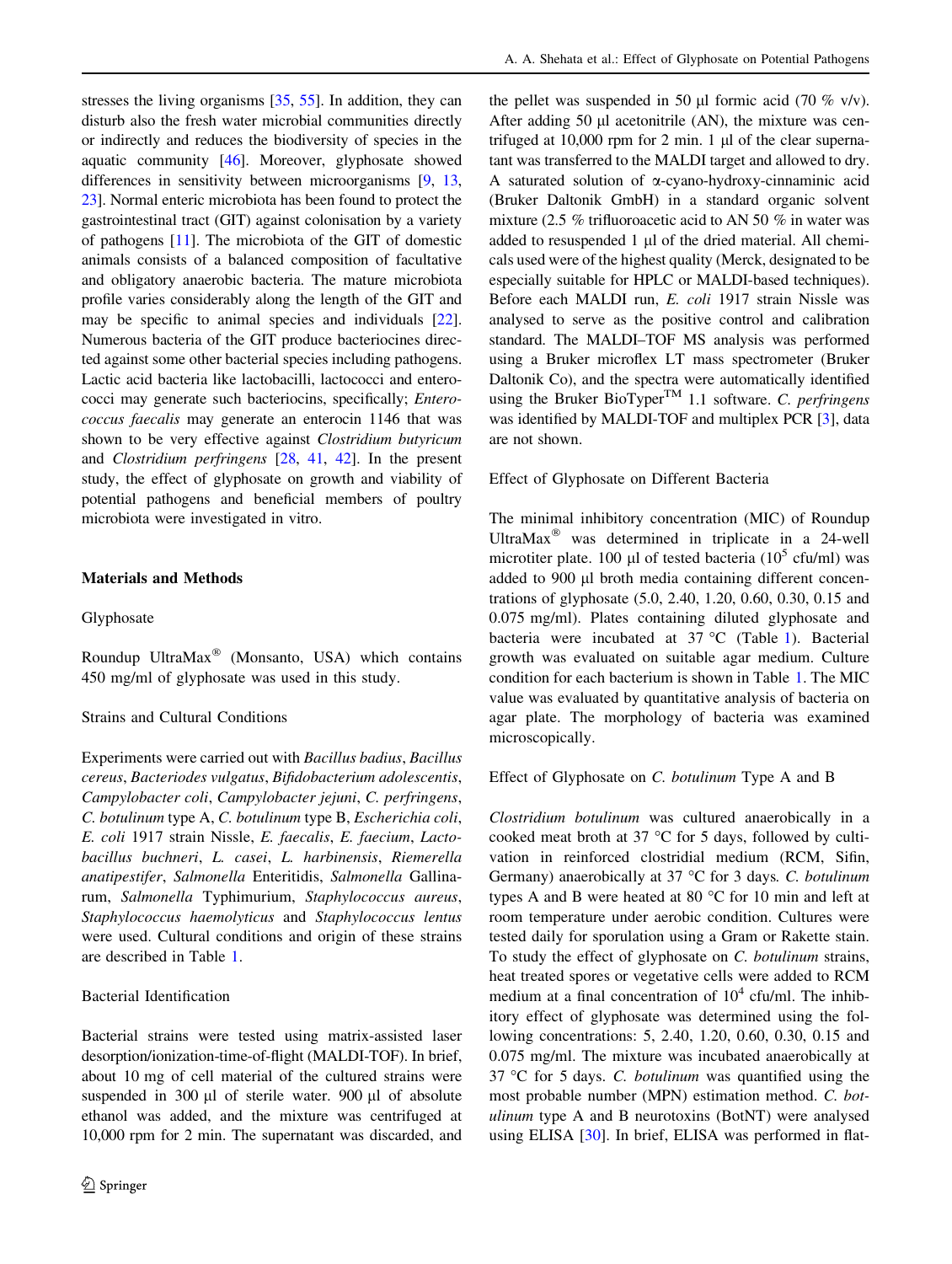<span id="page-2-0"></span>

|  |  |  |  |  |  |  |  |  |  |  | Table 1 Target strains used, their origin and medium used for glyphosate experiments |
|--|--|--|--|--|--|--|--|--|--|--|--------------------------------------------------------------------------------------|
|--|--|--|--|--|--|--|--|--|--|--|--------------------------------------------------------------------------------------|

| Genus/species                        | Origin                                               | Reference no.              | Lab.         | Culture media           |                        | Incubation                  |
|--------------------------------------|------------------------------------------------------|----------------------------|--------------|-------------------------|------------------------|-----------------------------|
|                                      |                                                      | and related<br>collections | no.          | Agar                    | broth                  | conditions                  |
| <b>Bacillus</b> badius               | Green algae (Altmark Co, Germany)                    | Isolated in this<br>study  | 1/12         | Blood agar <sup>a</sup> | RCM <sup>b</sup>       | 37 $\degree$ C/24 h aerobic |
| <b>Bacillus</b> cereus               | Green algae (Altmark Co, Germany)                    | Isolated in this<br>study  | 2/12         | Blood agar              | <b>RCM</b>             | 37 $°C/24$ h aerobic        |
| Bacteriodes vulgatus                 | Chickens                                             | Isolated in this<br>study  | 3/12         | Blood agar              | <b>RCM</b>             | 37 °C/48 h<br>anaerobic     |
| Bifidobacterium<br>adolescentis      | Chickens                                             | Isolated in this<br>study  | 4/12         | MRS <sup>c</sup>        | <b>MRS</b>             | 37 °C/48 h<br>anaerobic     |
| Campylobacter coli                   | Institute of Bacteriology, Leipzig<br>University     | 11151/03                   | 11151/<br>03 | Caso-modified<br>agar   | Caso-modified<br>broth | 37 °C/48<br>microaerophilic |
| Campylobacter jejuni                 | Institute of Bacteriology, Leipzig<br>University     | 188                        | 188          | Caso-modified<br>agar   | Caso-modified<br>broth | 37 °C/48<br>microaerophilic |
| C. perfringens                       | RIPAC-LABOR GmbH, Germany                            | 884/2                      | 884/2        | NeoP <sup>d</sup>       | <b>RCM</b>             | 37 °C/24 h<br>anaerobic     |
| C. botulinum type A                  | National collection of type culture<br>(NCTC)        | 7272                       | 7272         | Blood agar              | <b>RCM</b>             | 37 °C/48 h<br>anaerobic     |
| C. botulinum type B                  | National collection of type culture<br>(NCTC)        | 7273                       | 7273         | Blood agar              | <b>RCM</b>             | 37 °C/48 h<br>anaerobic     |
| E.coli                               | Chickens                                             | Isolated in this<br>study  | 5/12         | Blood agar              | <b>RCM</b>             | 37 $\degree$ C/24 h aerobic |
| E. coli 1917 strain<br><b>Nissle</b> | Ardeypharm GmbH, Herdecke, Germany                   | <b>Nissle</b>              | Nissle       | Blood agar              | <b>RCM</b>             | 37 °C/24 h aerobic          |
| Enterococcus faecalis                | Chlorella vulgaris                                   | Isolated in this<br>study  | 6/12         | CATC <sup>e</sup>       | <b>RCM</b>             | 37 $\degree$ C/24 h aerobic |
| Enterococcus faecium                 | Chickens                                             | Iisolated in this<br>study | 7/12         | <b>CATC</b>             | <b>RCM</b>             | 37 °C/24 h aerobic          |
| Lactobacillus buchneri               | Effective microorganisms (Multikraft Co,<br>Austria) | 12/25                      | 12/25        | <b>MRS</b>              | <b>MRS</b>             | 37 °C/48 h<br>anaerobic     |
| Lactobacillus casei                  | Effective microorganisms (Multikraft Co,<br>Austria) | 12/26                      | 12/26        | <b>MRS</b>              | <b>MRS</b>             | 37 °C/48 h<br>anaerobic     |
| Lactobacillus<br>harbinensis         | Chickens                                             | Isolated in this<br>study  | 8/12         | <b>MRS</b>              | <b>MRS</b>             | 37 °C/48 h<br>anaerobic     |
| Riemerella<br>anatipestifer          | Institute of Poultry Diseases, Berlin<br>University  | 12109                      | 12109        | Blood agar              | <b>RCM</b>             | 37 $°C/24$ h aerobic        |
| Salmonella Enteritidis               | Chickens                                             | Isolated in this<br>study  | 9/12         | Caso $agart$            | <b>RCM</b>             | 37 $\degree$ C/24 h aerobic |
| Salmonella Gallinarum                | Institute of Poultry Diseases, Berlin<br>University  | Z34/11                     | Z34/11       | Caso agar               | <b>RCM</b>             | $37^{\circ}$ C/24 h aerobic |
| Salmonella<br>Typhimurium            | Chickens                                             | Isolated in this<br>study  | 10/12        | Caso agar               | <b>RCM</b>             | 37 $\degree$ C/24 h aerobic |
| Staphylococcus aureus                | Chickens                                             | Isolated in this<br>study  | 11/12        | Blood agar              | <b>RCM</b>             | 37 $\degree$ C/24 h aerobic |
| Staphylococcus<br>haemolyticus       | Chickens                                             | Isolated in this<br>study  | 12/12        | Blood agar              | <b>RCM</b>             | 37 $\degree$ C/24 h aerobic |
| Staphylococcus lentus                | Chickens                                             | Iisolated in this<br>study | 13/12        | Blood agar              | <b>RCM</b>             | $37^{\circ}$ C/24 h aerobic |

<sup>a</sup> Blood agar (Fluka, Germany)

<sup>b</sup> Reinforced clostridial medium (RCM, SIFIN, Germany)

<sup>c</sup> deMan, Rogosa and Sharpe Lactobacillus Agar (Oxoid, Germany)

<sup>d</sup> Neomycin–polymixin blood agar (neomycin (100 mg/l, Roth, Germany)/polymyxin B (50 mg/l Fluka, Germany)

<sup>e</sup> Citrat-Azid-Tween-Carbonat agar (Oxoid, Germany)

 $^{\rm f}$  Caso agar (3.5 % casein-soya, 0.3 % yeast extract, 0.1 % glucose, 1.5 % agar)

bottomed ELISA plates (96 wells, high binding; Costar, Corning, New York, USA). All standard volumes were 100 µl/well and the standard incubation condition was 1 h at room temperature (1 h at RT) on a microtitre plate shaker (400 rpm). The coating buffer was  $0.1$  M NaHCO<sub>3</sub> and the wash solution (WS) was 0.9 % NaCl with 0.1 %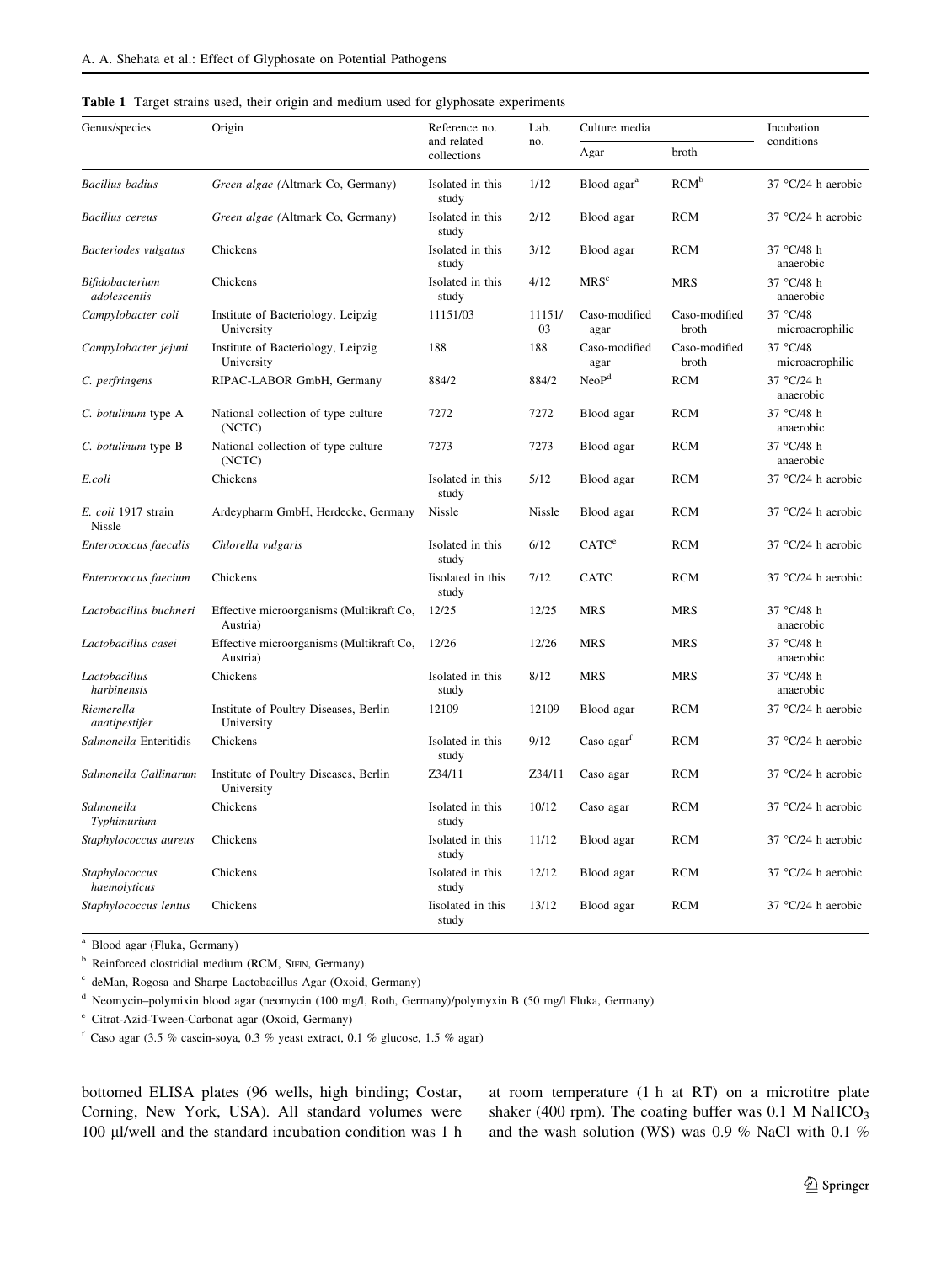Tween 20 (Sigma-Aldrich, Taufkirchen, Germany). After coating the wells with capture antibodies  $(3 \mu g \text{ ml}, \text{rabbit})$ IgG against C. botulinum neurotoxin type A or B, Institute of Bacteriology and Mycology, University of Leipzig), the plates were incubated overnight at  $4-6$  °C. ELISA plates were washed twice with WS and loaded with the diluted specimens. Supernatants of the cultures were diluted 1:10 or higher in assay buffer (assay buffer: 20 mM Tris, pH 8.00 [adjusted with 1 M HCl], 0.9 % NaCl, 5 mM EDTA, 1.0 % gelatine from cold water fish skin, 0.2 % bovine serum albumin, 0.1 % rabbit IgG and 0.2 % Tween 20 (all from Sigma-Aldrich or Fluka, Taufkirchen, Germany). The plates were incubated for 1 h at RT, washed five times with WS and loaded with the detection antibodies conjugated with horseradish peroxidase, diluted in assay buffer. BotNT types A and B were detected with 2.5  $\mu$ g/ml horse ([Fab]<sub>2</sub> from IgG) against C. botulinum types A and B, respectively (Novartis Vaccines and Diagnostics GmbH, Marburg, Germany). After 1 h incubation at RT, the plates were washed four times with WS. All washing steps were done by a Nunc-Immuno-Washer 12 (Nunc, Wiesbaden, Germany). The antibody bound marker enzyme, horseradish peroxidase, was detected by adding  $3 \text{ mM } H_2O_2$  and 1 mM 3,3',5,5'-tetramethylbenzidine (TMB) in 0.2 M citrate-buffer to each well (pH 4.0). The substrate reaction was stopped with 1 M  $H_2SO_4$  (50 µl/well). The optical density (OD) was measured using a microplate ELISA reader at 450 nm. The supernatant with known concentrations of the BotNT types A and B (Institute of Bacteriology and Mycology, University of Leipzig) were used as a standard.

# Effect of Glyphosate on Campylobacter spp.

The effect of glyphosate on C. coli and C. jejuni was tested in a 10 ml tissue culture flask in Caso-modified broth media containing 3.5 % caso broth 0.3 % yeast extract, 0.3 % casein hydrolysate, 0.03 % FeSO<sub>4</sub> and 0.03 % natrium pyruvate. Glyphosate was added with different concentrations (5.0, 2.40, 1.20, 0.60, 0.30 and 0.15 mg/ml). Tested bacteria was added at a final concentration of  $10<sup>4</sup>$  cfu/ml under microaerophilic conditions at 37 °C for 48 h. Bacterial growth in the presence of different concentrations of glyphosate was tested on Caso-modified agar (3.5 % caso agar, 0.3 % yeast extract, 0.3 % casein hydrolysate, 0.03 % FeSO<sub>4</sub> and 0.0.3 % natrium pyruvate, 0.4 % active charcoal and 1 % agar).

# Effect of Glyphosate on Sporozoites

Sporulated Eimeria tenella oocysts (isolate LE-01 Eten-05/1) were kindly supplied by Institute of Parasitology, Faculty of Veterinary Medicine, Leipzig University, Leipzig, Germany. Sporozoites of E. tenella were excysted as described [[56\]](#page-8-0). In brief, after surface sterilization with bleach, the oocyst walls were broken using 0.5-mm glass beads (Biospec product, Bartleville, OK, USA). Thereafter, the sporozoites were recovered from sporocysts by enzymatic excystation using 0.025 trypsin (w/v) (Carl Roth, Karlsruhe, Germany), 10 mM  $MgCl<sub>2</sub>$  (w/v) and 1 % sodium taurocholic acid (w/v) (Sigma, Taufkirchen, Germany) at 41  $\degree$ C for 60–90 min. The excysted sporozoites were purified by anion exchange method [\[48\]](#page-7-0). The pellet sporozoites were collected carefully from the bottom of the micro-tubes and washed three times with phosphatebuffered saline (PBS). To study the effect of glyphosate on E. tenella, sporozoites were incubated at 37  $^{\circ}$ C overnight with 1.20, 0.60, 0.30, 0.15 and 0.075 mg glyphosate in 1 ml Dulbecco's modified Eagle's medium (DMEM) containing 5 % newborn calve serum. The viability of sporozoites was determined by the trypan blue staining method [\[56\]](#page-8-0). In short, sporozoites suspensions were exposed to the same volume of 0.5 % trypan blue in 0.1 M phosphate buffer, pH 7.0. The non-stained parasites were regarded as viable and those stained as dead. Examination of morphological alterations and/or viability was done and images were captured using an inverted microscope (Leica DM IRB, Bensheim, Germany).

# Results

# Effect of Glyphosate on Potential Pathogens and Beneficial Bacteria

Most of tested pathogenic bacteria were highly resistant to glyphosate; however, most of tested beneficial bacteria were found to be moderate to highly susceptible (Table [2](#page-4-0)). The herbicide formulated glyphosate at a concentration of 1.2 mg/ml inhibited the growth and BotNT expression (Tables [2](#page-4-0), [3](#page-5-0)). Supplementation of the medium with 1.2 mg/ml glyphosate reduced the cell numbers of C. botulinum type A and B after 5 days of cultivation. C. perfringens, Salmonella Gallinarum, Salmonella Typhimurium, Salmonella Entritidis and E. coli showed to be highly resistance to glyphosate (MIC value 5 mg/ml) (Table [2\)](#page-4-0). L. casei, L. buchneri, L. harbinensis, Staphylococcus aureus and Staphylococcus lentus were moderately resistant to glyphosate (MIC value 0.60 and 0.30 mg/ml, respectively). On the other hand, with the exception of Lactobacillus spp., all tested beneficial bacteria including E. faecalis, E. faecium and B. badius, B. cereus and B. adolescentis were highly sensitive to glyphosate with MIC value of 0.15, 0.15, 0.30 and 0.075  $\mu$ g/ml, respectively. Colonies morphology showed no significant differences between control and glyphosate-treated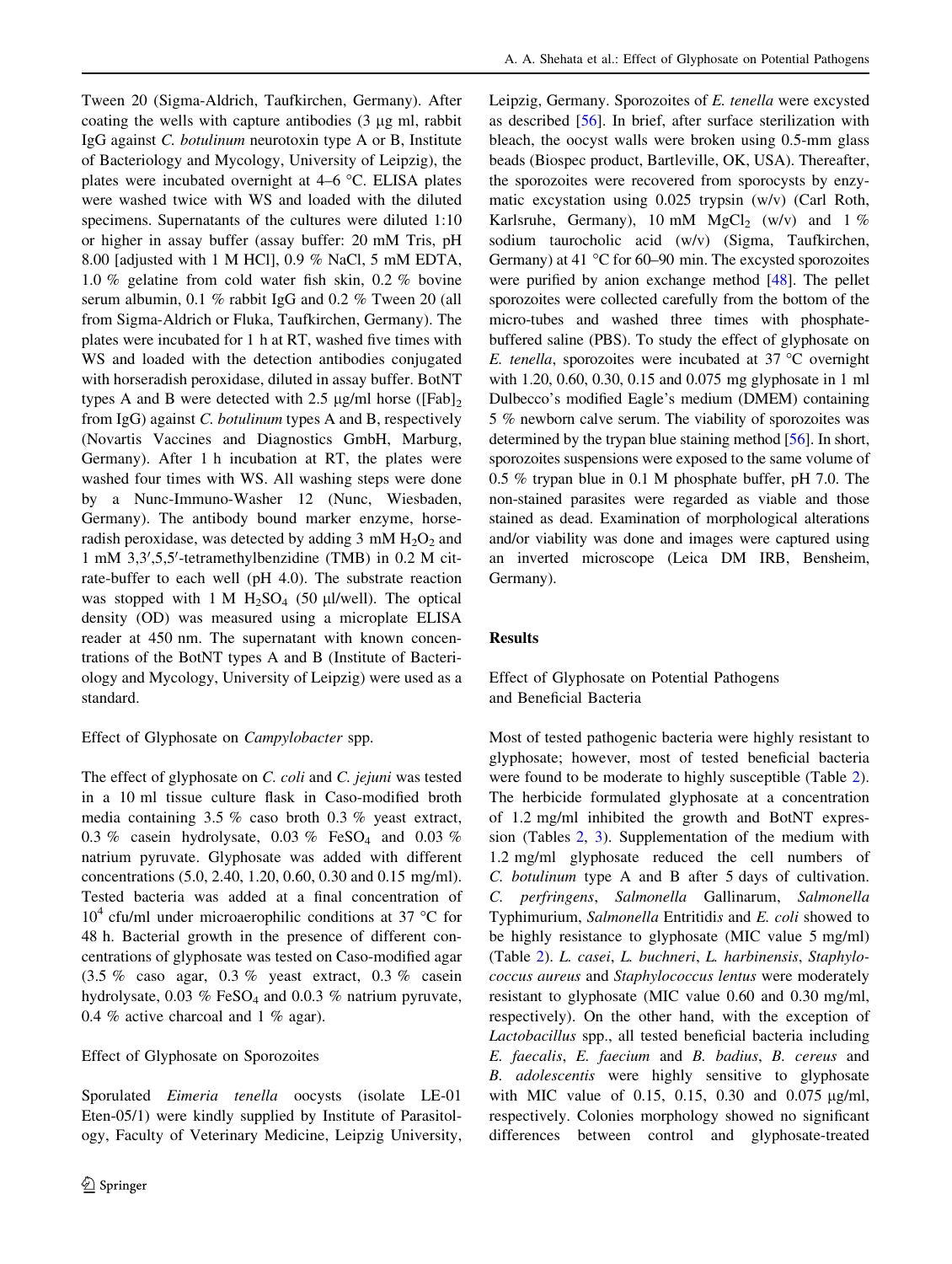<span id="page-4-0"></span>

| Genus/species                   | MIC value of              | Bacterial count <sup>b</sup>                          |                                            |  |  |  |
|---------------------------------|---------------------------|-------------------------------------------------------|--------------------------------------------|--|--|--|
|                                 | glyphosate<br>$(mg/ml)^a$ | Treated at MIC<br>value<br>(mean $\pm$ SD,<br>$n = 3$ | Untreated<br>(mean $\pm$ SD,<br>$n = 3)^c$ |  |  |  |
| <b>Bacillus</b> badius          | 0.150                     | $2.24 \pm 0.49$                                       | $8.90 \pm 0.44$                            |  |  |  |
| <b>Bacillus cereus</b>          | 0.300                     | $2.75 \pm 0.68$                                       | $8.08 \pm 0.12$                            |  |  |  |
| <b>Bacteriodes</b><br>vulgatus  | 0.600                     | $3.54 \pm 0.31$                                       | $7.37 \pm 0.10$                            |  |  |  |
| Bifidobacterium<br>adolescentis | 0.075                     | $3.87 \pm 0.50$                                       | $8.67 \pm 0.48$                            |  |  |  |
| Campylobacter<br>coli           | 0.150                     | $3.07 \pm 0.50$                                       | $9.00 \pm 0.70$                            |  |  |  |
| Campylobacter<br>jejuni         | 0.150                     | $3.90 \pm 0.50$                                       | $9.54 \pm 0.97$                            |  |  |  |
| C. perfringens                  | 5.000                     | $3.37 \pm 0.89$                                       | $8.30 \pm 0.28$                            |  |  |  |
| C. botulinum<br>type A          | 1.200                     | $4.00 \pm 0.50$                                       | $8.16 \pm 0.32$                            |  |  |  |
| C. botulinum<br>type B          | 1.200                     | $3.56 \pm 0.45$                                       | $7.60 \pm 0.57$                            |  |  |  |
| E. coli                         | 1.200                     | $3.15 \pm 0.24$                                       | $8.00 \pm 0.34$                            |  |  |  |
| E. coli 1917<br>strain Nissle   | 1.200                     | $2.35 \pm 0.24$                                       | $7.26 \pm 0.21$                            |  |  |  |
| Enterococcus<br>faecalis        | 0.150                     | $2.00 \pm 0.45$                                       | $8.49 \pm 0.58$                            |  |  |  |
| <i>Enterococcus</i><br>faecium  | 0.150                     | $2.01 \pm 0.34$                                       | $7.06 \pm 0.95$                            |  |  |  |
| Lactobacillus<br>buchneri       | 0.600                     | $4.00 \pm 0.88$                                       | $8.00 \pm 0.22$                            |  |  |  |
| Lactobacillus<br>casei          | 0.600                     | $4.74 \pm 0.56$                                       | $8.28 \pm 0.35$                            |  |  |  |
| Lactobacillus<br>harbinensis    | 0.600                     | $5.30 \pm 0.44$                                       | $8.40 \pm 0.32$                            |  |  |  |
| Riemerella<br>anatipestifer     | 0.150                     | $4.00 \pm 0.50$                                       | $7.88 \pm 0.50$                            |  |  |  |
| Salmonella<br>Enteritidis       | 5.000                     | $2.35 \pm 0.26$                                       | $8.28 \pm 0.16$                            |  |  |  |
| Salmonella<br>Gallinarum        | 5.000                     | $2.15 \pm 0.33$                                       | $8.68 \pm 0.20$                            |  |  |  |
| Salmonella<br>Typhimurium       | 5.000                     | $2.75 \pm 0.68$                                       | $8.03 \pm 0.16$                            |  |  |  |
| Staphylococcus<br><i>aureus</i> | 0.300                     | $5.74 \pm 0.58$                                       | $9.00 \pm 0.10$                            |  |  |  |
| Staphylococcus<br>haemolyticus  | 0.300                     | $5.74 \pm 0.32$                                       | $8.08 \pm 0.16$                            |  |  |  |
| Staphylococcus<br>lentus        | 0.300                     | $3.90 \pm 0.44$                                       | $8.08 \pm 0.14$                            |  |  |  |

Minimal inhibitory concentration (MIC) of Glyphosate

<sup>b</sup> Mean of quantitative bacterial counts expressed as reciprocal  $log_{10}$ 

<sup>c</sup> Bacterial counts without glyphosate treatment (control)

bacteria with glyphosate. Microscopically, Lactobacillus spp. B. vulgatus and E. tenella showed swelling and corrugated cell wall.

#### Effect of Glyphosate on E. tenella Sporozoites

In comparison to untreated control, glyphosate at concentrations of 0.6 mg/ml clearly affected the sporozoites morphology after exposure to glyphosate for 24 h. E. tenella sporozoites showed morphological changes including swelling and corrugated cell wall. At concentration of 0.3 mg/ml, few sporozoites were affected. However, at 0.15 mg/ml, there was no visible effect on sporozoites morphology. At 1.20 mg and 2.4 mg/ml glyphosate, all sporozoites were destroyed.

# Discussion

Glyphosate is believed to be the major active principle in the herbicide through its inhibition of EPSPS. It blocks EPSPS, a key enzyme involved in the biosynthesis of aromatic amino acids, naturally present in plants, fungi and some bacteria [[49\]](#page-7-0). The present investigation was carried out to determine the effects of glyphosate on different potential pathogens and beneficial bacteria in the aim to highlight its impact on chicken GIT microbiota. Glyphosate showed different effects according to the tested microorganisms, similar results were described [[9,](#page-6-0) [13](#page-6-0), [49](#page-7-0)]. Most of beneficial poultry microbiota as E. faecalis, E. faecium and B. adolescentis are highly sensitive to glyphosate (Table 2). However, these concentrations did not inhibit growth or BotNT production of C. botulinum type A and B. It is worthy to mention that enterococci are able to suppress growth and toxin production of C. botulinum. The loss of most enterococci from the GIT microbiota may lead to an increase of BotNT production in animals [\[27](#page-7-0)]. Special strains of C. perfringens, C. sporogenes and B. cereus were able to antagonize C. botulinum types A, B, F and E  $[51]$ . Enterococci were able to inhibit C. botulinum growth [[54\]](#page-7-0). The authors investigated 14 strains of C. botulinum (three type A, four type B, three type E, two type F and two type G), 88 anaerobic and 64 facultative anaerobic isolates using zone inhibition procedures. Strains of bifidobacteria, lactobacilli, propionibacteria and enterococci inhibited the growth of C. botulinum, as did several strains of the Bacteroides fragilis group. C. ramosum was the only member of the genus Clostridium which inhibits C. botulinum type G and F strains. Most of the investigated C. botulinum strains were inhibited in co-cultural experiments with intact faecal samples. Sullivan et al. [\[54](#page-7-0)] thought that the inhibition of C. botulinum spores or vegetative cells indicated that the normal flora of healthy individuals had a bacteriostatic, rather than a bactericidal effect on the growth of C. botulinum and concluded that infant botulism may result, in part, from the absence of inhibitory organisms in the normal flora of the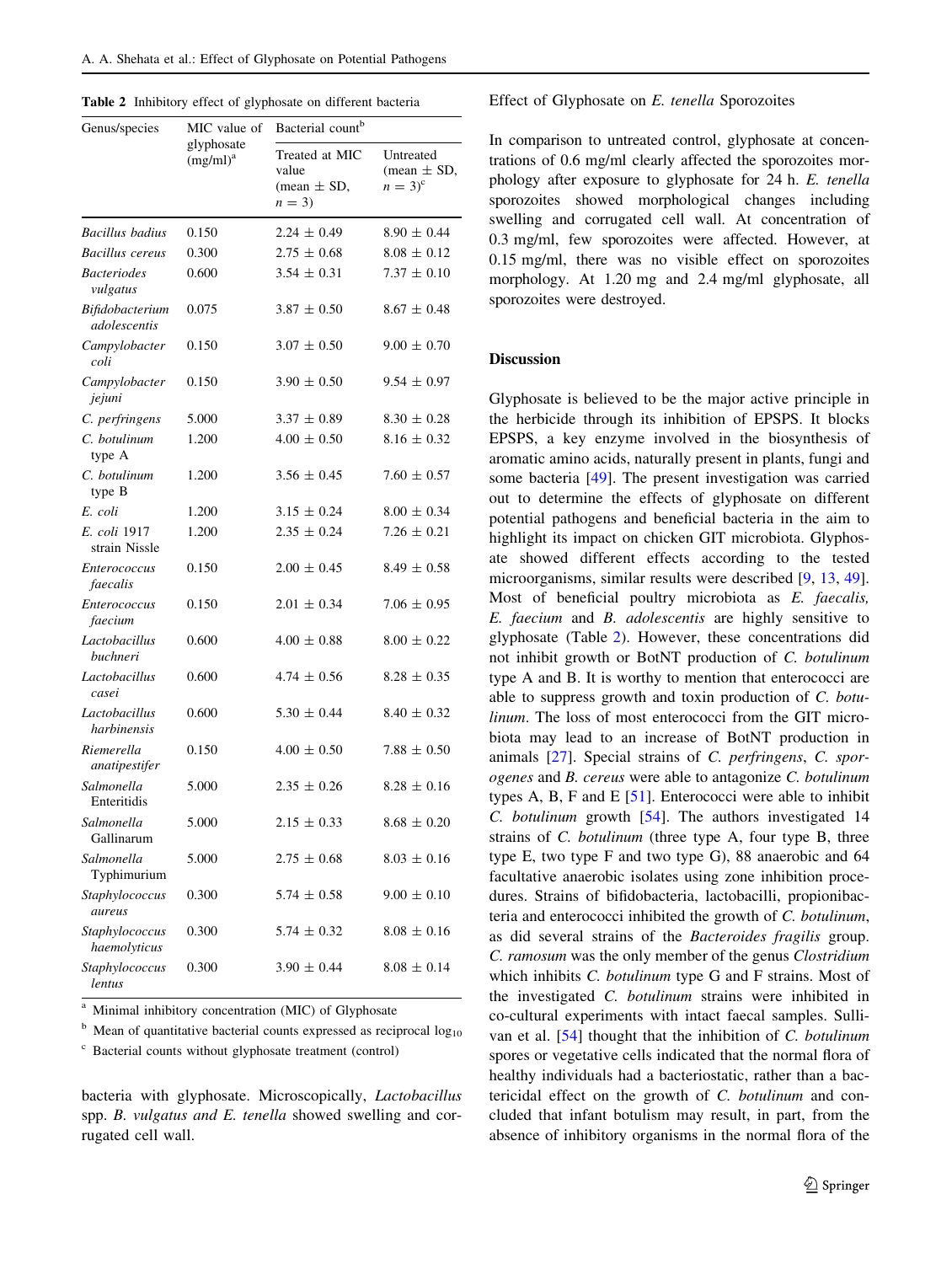| Glyphosate concentration | C. botulinum type A <sup>a</sup> |                                           | C. botulinum type B          |                                       |  |  |
|--------------------------|----------------------------------|-------------------------------------------|------------------------------|---------------------------------------|--|--|
| (mg/ml)                  | $CFU^b$ (mean $\pm$ SD,<br>$n=3$ | BotNT type $A^c$ (mean $\pm$ SD,<br>$n=3$ | CFU (mean $\pm$ SD,<br>$n=3$ | BotNT type B (mean $\pm$ SD,<br>$n=3$ |  |  |
| $\overline{0}$           | $8.16 \pm 0.32$                  | $2,400 \pm 378$                           | $7.60 \pm 0.57$              | $1,350 \pm 270$                       |  |  |
| 0.6                      | $6.12 \pm 0.67$                  | $2,250 \pm 126$                           | $5.50 \pm 0.18$              | $470 \pm 60$                          |  |  |
| 1.2                      | $4.00 \pm 0.50$                  | $130 \pm 89$                              | $3.56 \pm 0.45$              | $70 \pm 19$                           |  |  |
| 2.4                      | ${<}10^3$                        | 0.0                                       | ${<}10^3$                    | 0.0                                   |  |  |
| 5.0                      | ${<}10^3$                        | 0.0                                       | ${<}10^3$                    | 0.0                                   |  |  |

<span id="page-5-0"></span>Table 3 Effect of different glyphosate concentrations on C. botulinum types A and B growth and BotNT expression

 $^a$  Clostridium botulinum spores (10<sup>5</sup> cfu/ml) in reinforced clostridial medium (RCM) broth incubated with different glyphosate concentrations anaerobically for 5 days at 37  $^{\circ}$ C

<sup>b</sup> Clostridium botulinum quantified using the most probable number (MPN) estimation method and expressed as reciprocal  $\log_{10}$ 

 $\degree$  Botulinum neurotoxines measured by ELISA [\[30\]](#page-7-0)

infant intestine. Recently, we confirmed that E. faecalis, E. faecium and B. badius inhibited the C. botulinum types A, B, D and E growth and BotNT expression [[50\]](#page-7-0). The loss of such microbiota could be induced by contamination of feeds with residual glyphosate. In vitro toxicity of 0.075–0.30 mg/ml glyphosate inhibited E. faecalis, B. badius and Bifdobacter adolescentis (Table [2\)](#page-4-0). Such concentrations could directly or indirectly disturb the normal gut bacterial community. The maximum residue levels (MRLs) of soya bean, maize, cereal grains, cotton seed, alfalfa, hay, sorghum straw, wheat and wheat straw were agreed by the United Nations Food and Culture Organization's to be 20, 5.0, 30, 40, 500, 500, 50, 200 and 300 mg/kg [[58\]](#page-8-0). The residue levels of glyphosate in dairy cattle, swine and poultry feeds are 381, 11.5 and 11.4 ppm, respectively [\[19](#page-7-0)]. However, data on the real presence of glyphosate and its metabolite AMPA in feed from glyphosate sprayed crops are sparse. Glyphosate residue differs from country to country (in some countries glyphosate is sprayed out of control) and even within a country depending on the quantity and frequency of glyphosate application. Also, the maximum daily intake (MDI) of glyphosate depends on the ration composition and the percent of each component in the ration. Some poultry and cattle feed samples in Germany were found to have 0.4–0.9 mg glyphosate/kg (Data not published). On the other hand, glyphosate were determined in water samples from a transgenic soybean cultivation area located near to tributaries streams of the Pergamino–Arrecifes system in the north of the province of Buenos Aires, Argentina ranged from 0.10 to 0.70 mg/l [[43\]](#page-7-0). Glyphosate daily intake could be hazardous if feed and/or water contain high glyphosate residues; further work is urgently required to determine the real glyphosate residues in animal feed originated from different countries. Also, it is worthy to mention that, glyphosate affects bacterial community indirectly. It has high ability to complex several divalent cationic nutrients such as calcium, magnesium, manganese and iron [[1,](#page-6-0) [12,](#page-6-0) [32,](#page-7-0) [37](#page-7-0)]. These cationic nutrients easily bind to the glyphosate molecule via the carboxyl and phosphonate groups forming poorly soluble or very stable complexes. The maintenance of intracellular homoeostasis of metal ions is crucial for survival of these bacteria. In particular, zinc, manganese and copper are very important metal ions, as they are co-factors of many enzymes, are involved in oxidative stress defence and have a role in the immune system of the host. DNA microarray experiments revealed that these minerals regulate the growth of E. faecalis V583 [[14\]](#page-6-0). In a study performed in our laboratory on a cattle farm infected with C. botulinum, there were a correlation between the presence of enterococci in cow faeces and C. botulinum-associated diseases. Cows that were poorly colonized by enterococci showed in 68 % symptoms of C. botulinum-associated diseases. Also, these cows showed a significant reduction of trace elements in blood. On the other hand, cows with good colonisation by enterococci rarely displayed signs of botulinum diseases (9 %) (Data not published). Thus, the suppression of C. botulinum by enterococci and the exquisite toxicity of glyphosate to enterococci but not C. botulinum observed in this study may be important in the understanding of what is termed chronic botulism in farm animals.

The microbiota of the chicken's GIT has received increased attention as the focus of efforts to minimise foodborne illness in humans, to improve animal nutrition and to reduce dependence non-therapeutic antibiotic growth promotions [[8,](#page-6-0) [21](#page-7-0), [26,](#page-7-0) [38](#page-7-0)]. Bifidobacteria are considered beneficial microorganisms and thought to create conditions unfavourable to the growth of pathogens  $[26]$  $[26]$ . In the present study, bifidobacteria showed to be highly sensitive to glyphosate which disturb the gut microbiota. On the other hand, Salmonella infections are one of the most important public health concerns worldwide. In general, Salmonella species are widely distributed in the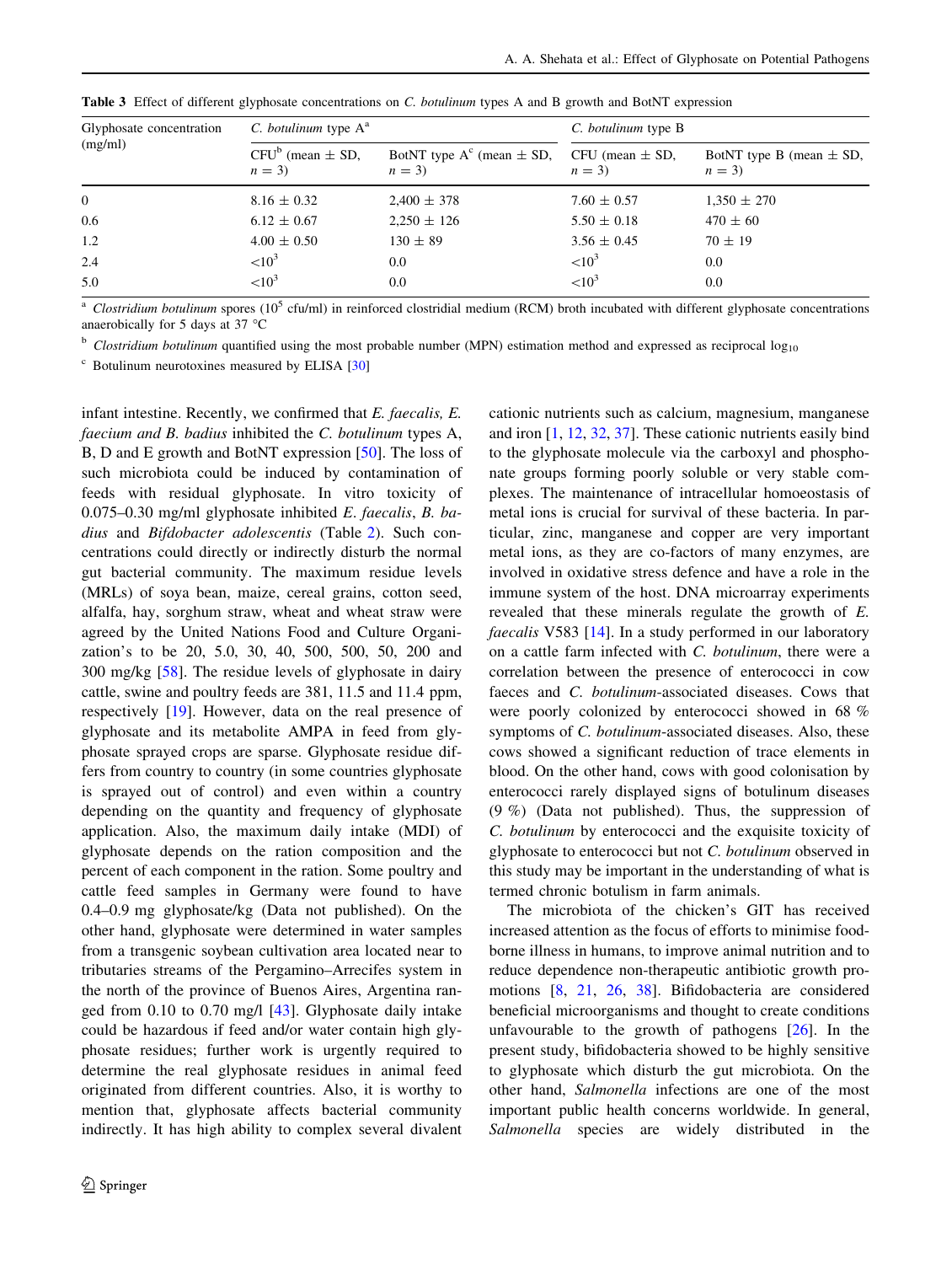<span id="page-6-0"></span>environment and cause a diverse spectrum of diseases in human and animals. Poultry products, eggs and meat are considered to be one of the main sources of human foodborne infections caused by Salmonella [\[17](#page-7-0)]. In the present study, Salmonella Enteriditis, Salmonella Typhimurium and Salmonella Gallinarum were highly resistant to glyphosate (MIC value  $= 5$  mg/ml). However, glyphosate may affect on Salmonella indirectly by reducing beneficial microorganisms as bifidobacter which create unfavourable conditions for Salmonella [\[26](#page-7-0)]. Also pathogenic E. coli and E. coli 1917 strain Nissle were found also resistant to glyphosate (MIC value  $=$  5 mg/ml). There are several mechanisms by which bacteria and plants are naturally resistant or become resistant to glyphosate: overproduction of EPSPS via gene amplification or increased mRNA biosynthesis, amino acid alterations of EPSPS or natural resistance seen with bacterial class II EPSPS enzymes. This last mechanism of resistance has been utilized for the development of Monsanto's genetically modified Roundup Ready $^{\circledR}$  crops, which have been successfully transformed with the naturally glyphosate resistant EPSPS from Agrobacterium tumefaciens spp. strain CP4 [10]. It was shown that two single-site amino acid alterations could confer resistance to glyphosate: G96A [\[18](#page-7-0), [53\]](#page-7-0) and P101S [[53\]](#page-7-0) (numbering according to E. coli EPSPS). Also, EPSPS from Staphylococcus aureus is insensitive to glyphosate [\[45](#page-7-0)]. Glyphosate inhibits the growth of *Lactobacillus* spp. at 0.6 mg/ml and showed morphological changes including swelling and corrugated cell wall. Clair et al. [13] found that glyphosate inhibited the growth of L. delbrueckii subsp. bulgaricus (food microorganism) at a concentration of 1,000 ppm and also the cell contents leaks out. Antagonism between C. botulinum and bacterial members of the microecosystem are well known [11, [41,](#page-7-0) [42,](#page-7-0) [57\]](#page-8-0). Campylobacters are very important cause of food-borne human diseases. Campylobacteriosis (campylobacter infection) has been described as an emerging food-borne disease [\[24](#page-7-0)], and they are now said to be the major cause of bacterial gastroenteritis in humans [[31\]](#page-7-0). Poultry have been reported by several authors to be the leading reservoir for campylobacters, and thus, poultry meat and products are implicated as the leading source of human campylobacteriosis [\[36](#page-7-0)]. In the present study, C. coli and C. jejuni were found to be susceptible to glyphosate (MIC value  $= 0.15$  mg/ml). However, it is worthy to mention that some probiotics as L. acidophilus, L. fermentum, Bifidobacterium bifidum and Bifidobacterium longum reduce the pH and create unfavourable conditions for Campylobacter [\[34](#page-7-0)]. A reduction of such beneficial bacteria could be also a predisposing factor for campylobacteriosis. In conclusion, glyphosate showed differences in sensitivity between potential pathogens and beneficial microbiota in chicken. A reduction of beneficial bacterial species in the GIT microbiota by ingestion of glyphosate contaminated feed could disturb the normal gut bacterial community. Also, the toxicity of glyphosate to Enterococcus spp. and B. badius could be a significant predisposing factor that is associated with the increase in C. botulinum mediated diseases by suppressing the antagonistic effect of these bacteria on C. botulinum. Investigation on the distribution of glyphosate and its metabolites in poultry feed, their kinetic and the modulatory effect on gut microbiota are in progress. Also, evaluation of genetic mutations induced by glyphosate in different bacteria should be considered.

# References

- 1. Barja BC, Herszage J, Afonso MD (2001) Iron(III)–phosphonate complexes. Polyhedron 20:1821–1830
- 2. Barry G, Padgette SR (1992) Glyphosate tolerant 5-enolpyruvylshikimate-3-phosphate synthases. World Patent, WO 92/04449
- 3. Baums CG, Schotte U, Amtsberg G, Goethe R (2004) Diagnostic multiplex PCR for toxin genotyping of Clostridium perfringens isolates. Vet Microbiol 20:11–16
- 4. Benachour N, Se'ralini GE (2009) Glyphosate formulations induce apoptosis and necrosis in human umbilical, embryonic, and placental cells. Chem Res Toxicol 22:97–105
- 5. Benachour N, Sipahutar H, Moslemi S et al (2007) Time- and dose-dependent effects of Roundup on human embryonic and placental cells. Arch Environ Contam Toxicol 53:126–133
- 6. Benedetti AL, Vituri Cde L, Trentin AG et al (2004) The effects of sub-chronic exposure of Wistar rats to the herbicide Glyphosate-Biocarb. Toxicol Lett 153:227–232
- 7. Beuret CJ, Zirulnik F, Gimenez MS (2005) Effect of the herbicide glyphosate on liver lipoperoxidation in pregnant rats and their fetuses. Reprod Toxicol 19:501–504
- 8. Bezkorovainy A (2001) Probiotics: determinants of survival and growth in the gut. Am J Clin Nutr 73:399–405
- 9. Bonnet JL, Bonnemoy F, Dusser M et al (2007) Assessment of the potential toxicity of herbicides and their degradation products to nontarget cells using two microorganisms, the bacteria Vibrio fischeri and the ciliate Tetrahymena pyriformis. Environ Toxicol 22:78–91
- 10. Bradshaw LD, Padgette SR, Kimball SL et al (1997) Perspectives on glyphosate resistance. Weed Technol 11:189–198
- 11. Burr DH, Sugiyama H, Jarvis G (1982) Susceptibility to enteric botulinum colonization of antibiotic treated adult mice. Infect Immun 36:103–106
- 12. Cerdeira AL, Duke SO (2006) The current status and environmental impacts of glyphosate-resistant crops: a review. J Environ Qual 35:1633–1658
- 13. Clair E, Linn L, Travert C et al (2012) Effects of Roundup and glyphosate on three food microorganisms: Geotrichum candidum, Lactococcus lactis subsp. cremoris and Lactobacillus delbrueckii subsp. bulgaricus. Curr Microbiol 64:486–491
- 14. Coelho Abrantes M, MdF Lopes, Kok J (2011) Impact of manganese, copper and zinc ions on the transcriptome of the nosocomial pathogen Enterococcus faecalis V583. PLoS ONE 6(10):e26519. doi:[10.1371/journal.pone.0026519](http://dx.doi.org/10.1371/journal.pone.0026519)
- 15. De Roos AJ, Svec MA, Blair A, Rusiecki JA et al (2005) Glyphosate results revisited: respond. Environ Health Perspect 113: 366–367
- 16. Duke SO, Baerson SR, Rimando AM (2003) Herbicides: glyphosate. In: Plimmer JR, Gammon DW, Ragsdale (eds) Encyclopedia of agrochemicals. [http://www.mrw.](http://www.mrw) Accessed June 2012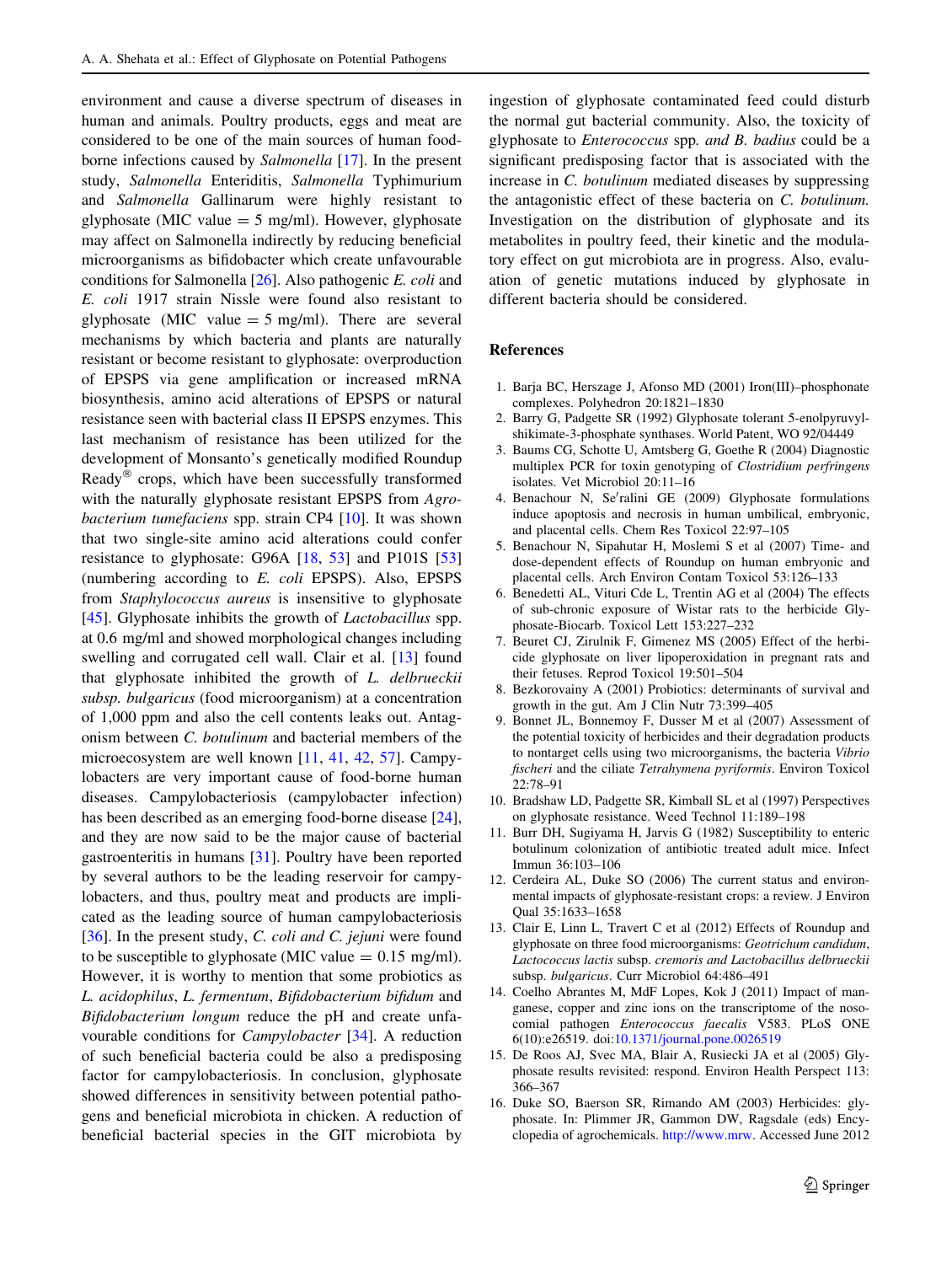- <span id="page-7-0"></span>17. EFSA (2009) The community summary report on trends and sources of zoonoses and zoonotic agents in the European Union in 2007. EFSA J 223:1–320
- 18. Eschenburg S, Healy ML, Priestman MA et al (2002) How the mutation glycine96 to alanine confers glyphosate insensitivity to 5-enolpyruvyl shikimate-3-phosphate synthase from Escherichia coli. Planta 216:129–135
- 19. FAO (2005) Pesticide residues in food. [http://www.fao.org/docrep/](http://www.fao.org/docrep/009/a0209e/a0209e0d.htm) [009/a0209e/a0209e0d.htm.](http://www.fao.org/docrep/009/a0209e/a0209e0d.htm) Accessed June 2012
- 20. Gasnier C, Dumont C, Benachour N et al (2009) Glyphosate based herbicides are toxic and endocrine disruptors in human cell lines. Toxicology 262:184–191
- 21. Gong J, Forster RJ, Yu H et al (2002) Diversity and phylogenetic analysis of bacteria in the mucosa of chicken ceca and comparison with bacteria in the cecal lumen. FEMS Microbiol Lett  $208 \cdot 1 - 7$
- 22. Havenaar R, Huis JHJ, in't Veld JHJ (1992) Probiotics: a general view. In: Brian J, Wood B (eds) Lactic acid bacteria. Elsevier Applied Science, London, pp 171–192
- 23. Hernando MD, De Vettori S, Martinez Bueno MJ et al (2007) Toxicity evaluation with Vibrio fischeri test of organic chemicals used in aquaculture. Chemosphere 68:724–730
- 24. Houf K, Stephan R (2007) Isolation and characterization of the emerging foodborne pathogen Arcobacter from human stool. J Microbiol Methods 68:408–413
- 25. IFEN (2006) Report on pesticides in waters. Data 2003–2004
- 26. Isolauri E, Sutas Y, Kankaanpaa P et al (2001) Probiotics: effects on immunity. Am J Clin Nutr 73:444–450
- 27. Kishore GM, Shah DM (1988) Amino acid biosynthesis inhibitors as herbicides. Annu Rev Biochem 57:627–663
- 28. Klaenhammer TR (1993) Genetics of bacteriocins produced by lactic acid bacteria. FEMS Microbiol Rev 12:39–86
- 29. Kleessen B, Elsayed NAAE, Loehren U et al (2003) Jerusalem artichokes stimulate growth of broiler chickens and protect them against endotoxins and potential cecal pathogens. J Food Prot 66:2171–2175
- 30. Krüger M, Große-Herrenthy A, Schrödl W et al (2012) Visceral botulism at dairy farms in Schleswig Holstein, Germany prevalence of Clostridium botulinum in faeces of cows, in animal feeds, in faeces of the farmers, and in house dust. Anaerob 18(2): 221–223
- 31. Kwan PS, Birtles A, Bolton FJ, French NP, Robinson SE et al (2008) Longitudinal study of the molecular epidemiology of C. jejuni in cattle on dairy farms. Appl Environ Microbiol 74: 3626–3633
- 32. Lancaster SH, Hollister EB, Senseman SA, Gentry TJ (2010) Effects of repeated glyphosate applications on soil microbial community composition and the mineralization of glyphosate. Pest Manag Sci 66:59–64
- 33. Lorenzatti E, Maitre MI, Argelia L, Lajmanovich R, Peltzer P, Anglada M (2004) Pesticide residues in immature soybeans of Argentina croplands. Fresenius Environ Bull 13:675–678
- 34. Meremäe K, Roasto M, Tamme T, Ivanova M, Liisa M et al (2010) In-vitro-Studie über die antimikrobielle Wirkung von ausgewählten Probiotika kombiniert mit Präbiotika auf Campylobacter jejuni. Archiv für Lebensmittelhygiene 61(4):125-164
- 35. Missous G, Thammavongs B, Dieuleveux V et al (2007) Improvement of the cryopreservation of the fungal starter Geotrichum candidum by artificial nucleation and temperature down shift control. Cryobiology 55:66–71
- 36. Moore JE, Corcoran D, Dooley JSG, Fanning S, Lucey B et al (2005) Campylobacter. Vet Res 36:351–382
- 37. Motekaitis RJ, Martell AE (1985) Metal chelate formation by N-phosphonomethylglycine and related ligands. J Coord Chem 14:139–149
- 38. Mulder RWAW, Havenaar R, Huis in't Veld JHJ (1997) Intervention strategies: the use of probiotics and competitive exclusion microfloras against contamination with pathogens in pigs and poultry. In: Fuller R (ed) Probiotics 2: application and practical aspects. Chapman & Hall, London, pp 187–207
- 39. Oliveira AG, Telles LF, Hess RA et al (2007) Effects of the herbicide Roundup on the epididymal region of drakes Anas platyrhynchos. Reprod Toxicol 23:182–191
- 40. Paganelli A, Ganso V, Acosta H et al (2010) Glyphosatebased herbicides produce teratogenic effects on vertebrates by impairing retinoic acid signaling. Chem Res Toxicol 23:1586– 1595
- 41. Parente E, Hill C (1992) Characterization of enterocin 1146, a bacteriocin from Enterococcus faecium inhibitory to Listeria monocytogenes. J Food Protect 55:497–502
- 42. Parente E, Hill C (1992) Inhibition of Listeria in buffer, broth, and milk by enterocin 1146, a bacteriocin produced by Enterococcus faecium. J Food Protect 55:503–508
- 43. Peruzzo P, Porta A, Ronco A (2008) Levels of glyphosate in surface waters, sediments and soils associated with direct sowing soybean cultivation in north pampasic region of Argentina. Environ Pollut 156(1):61-66. ISSN 0269-7491
- 44. Poletta GL, Larriera A, Kleinsorge E, Mudry MD (2009) Genotoxicity of the herbicide formulation Roundup (glyphosate) in broad-snouted caiman (Caiman latirostris) evidenced by the Comet assay and the micronucleus test. Mutat Res 672:95–102
- 45. Priestman MA, Funke T, Singh IM et al (2005) 5-Enolpyruvylshikimate-3-phosphate synthase from Staphylococcus aureus is insensitive to glyphosate. FEBS Lett 579:728–732
- 46. Relyea RA (2005) The impact of insecticides and herbicides on the biodiversity and productivity of aquatic communities. Ecol Appl 15:618–627
- 47. Sanchís J, Kantiani L, Llorca M, Rubio F et al (2012) Determination of glyphosate in groundwater samples using an ultrasensitive immunoassay and confirmation by on-line solidphase extraction followed by liquid chromatography coupled to tandem mass spectrometry. Anal Bioanal Chem 402(7): 2335–2345
- 48. Schmatz DM, Crane MS, Murray PK (1984) Purification of Eimeria sporozoites by DE-52 anion exchange chromatography. J Protozool 31(1):181–183
- 49. Shehata AA, Schrödl W, Krüger M (2012) Glyphosate suppresses the antagonistic effect of Enterococcus spp. on Clostridium botulinum Anaerobe. In: Tagung der Fachgruppe Bakteriologie und Mykologie, Leipzig, Germany, DVG, pp 181–182
- 50. Shehata AA, Schrödl W, Neuhaus J, Krüger M (2012) Antagonistic effect of different bacteria on Clostridium botulinum types A, B, C, D and E in vitro. Vet Record J (accepted)
- 51. Smith GR, Milligan RA (1979) Clostridium botulinum in soil on the site of the former Metropolitan (Caledonian) cattle market. J Hyg Camb 83:241–273
- 52. Solomon KR, Anadón A, Carrasquilla G et al (2007) Coca and poppy eradication in Colombia: environmental and human health assessment of aerially applied glyphosate. Rev Environ Contam Toxicol 190:43–125
- 53. Stalker DM, Hiatt WR, Comai L (1985) A single amino acid substitution in the enzyme 5-enolpyruvylshikimate-3-phosphate synthase confers resistance to the herbicide glyphosate. J Biol Chem 260:4724–4728
- 54. Sullivan NM, Mills DC, Riepmann HP et al (1988) Inhibition of growth of Clostridium botulinum by intestinal microflora isolated from healthy infants. Microb Ecol Health Dis 1:179–192
- 55. Thammavongs B, Denou E, Missous G et al (2008) Response to environmental stress as a global phenomenon in biology: the example of microorganisms. Microbes Environ 23:20–23